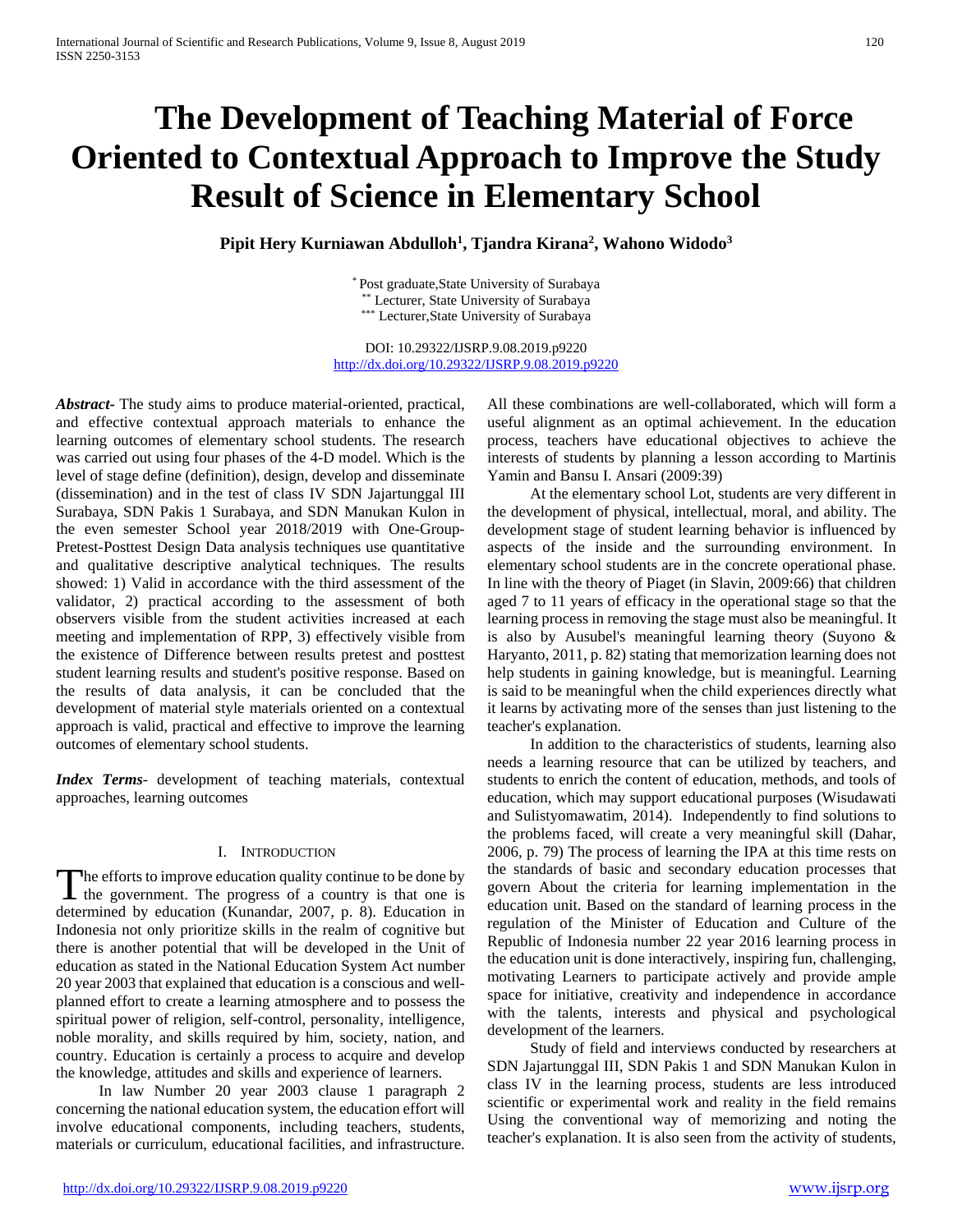participation, and the role of students in the learning process especially in the use of teaching materials. Also, the development of teaching materials that exist in the field already exists but in a thematic form, so that the science material is less need to be developed to be given students. The learning application contained in the 2013 curriculum is different from the 2006 curriculum that students used to be given, now changed students who find out from learning resources not only from teachers can be from other sources for learning. The application of the teaching materials is still not maximally, because by conventionally providing learning is felt enough when students want to demand more so that their understanding lasts longer in their memory.

 Duron Research, R (2006) said that school should be able to create an interactive learning environment that engages students actively in learning one of them by selecting a model or approach appropriate learning. A learning approach that provides opportunities for students and helps students gain an understanding of how science works to optimize learning outcomes by being attributed to real-life students.

 Jhonson ( 2002:25) argues that learning that uses a CTL (Contextual Teaching and Learning) approach will be able to engage students in a variety of important activities that help students to relate lesson materials to the context of Real-life they face. By associating both students see meaning in learning. When students work on projects, they associate the material that is done with life situations. Making students learning meaningful.

 This is in line with the theory of constructivist learning which emphasizes on learning by the means of understanding the theory and gaining knowledge of students must actively build their knowledge and be associated with phenomena in life Everyday (contextual) so that the learning is more meaningful (Syaiful all, 2005:88). CTL is a learning concept that helps teachers relate between material taught to students ' real-world situations and encourages students to make connections between their knowledge and their application in their lives as members Families and communities.

 The results of the research conducted by Napoleon (2016) on the development of contextual learning devices by utilizing the environment as a learning resource to improve the learning outcomes of students of IPS class IV SDN Koto Anau, Solok, West Sumatra shows that implementing contextual learning by utilizing the surrounding environment as a learning resource can increase teacher activity in learning and improve student learning outcomes.

 SDN Jajartunggal III, SDN Pakis 1 and SDN Manukan Kulon in class IV in the learning process, students are less introduced as scientific or experimental works and the reality in the field continues to use the conventional means of memorizing and noting the teacher's explanation. It is also seen from the activity of students, participation, and the role of students in the learning process especially in the use of teaching materials. Also, the development of teaching materials that exist in the field already exists but in a thematic form, so that the science material is less need to be developed to be given students. The learning application contained in the 2013 curriculum is different from the 2006 curriculum that students used to be given, now changed students who find out from learning resources not only from teachers can be from other sources for learning. The application of the teaching materials is still not maximally, because by

<http://dx.doi.org/10.29322/IJSRP.9.08.2019.p9220> [www.ijsrp.org](http://ijsrp.org/)

conventionally providing learning is felt enough when students want to demand more so that their understanding lasts longer in their memory.

 , Duron Research, R (2006) said that school should be able to create an interactive learning environment that engages students actively in learning one of them by selecting a model or approach Appropriate learning. A learning approach that provides opportunities for students and helps students gain an understanding of how science works to optimize learning outcomes by being attributed to real-life students.

 The study of Eko Priyono (2008) demonstrated by applying the learning of the CTL positively influences the outcome of learning. The statement was also supported by the research of Tri Indrayani (2013) stating that the CTL approach can improve student life skills and learning outcomes. From the above studies can be concluded that contextual approaches can be used to improve learning outcomes. The differentiator factor from some of these studies is that researchers develop teaching materials with a contextual approach. The teaching materials contain the steps of contextual learning or CTL such as Constructivism, inquiry, questioning, learning community, modeling, reflection, authentic assessment and contain real examples in the environment Around the student. In carrying out some of these activities necessary help teachers as facilitators. These activities can be realized in the learning process through the use of teaching materials oriented contextual approaches.

 Some of the material that can be taught in science learning is style material. The material style in class IV Elementary School According to the 2013 curriculum covers a variety of styles among other muscular styles, electric style, magnetic force, gravitational force, and friction style. Based on the sub material, the style material can be learned by applying a contextual approach.

 According to Djojodoediro (2010), The characteristic of science learning is involving many senses, using various techniques (Obsrvasi, Exploration, and experimentation), using tools and media and is an active learning process done by students. Based on these things, a contextual approach oriented teaching material is structured to facilitate the learning activities on the style material. With this teaching material contains material about style, students can conduct a scientific activity that is indirectly students have identified about the style so that students will understand the concept of style in hopes of improving students ' learning outcomes in science learning activities.

Based on the things outlined above, the idea arises to do a development study titled "The development of teaching material of force oriented to contextual approach to improve the study result of science in elementary school"

# II. METHODS

 This research plan is included in research and development (R&D). Model development four-D model. This Model consists of four stages of development namely define, design, development, and dissemination. In the defining phase, researchers conducted preliminary analyses analyzing the conditions in the field, analyzing the curriculum applied in the field, relevant theories, conducting student analysis, task analysis, concept analysis. The next step is the formulation of objectives and indicators of achieving objectives by developing basic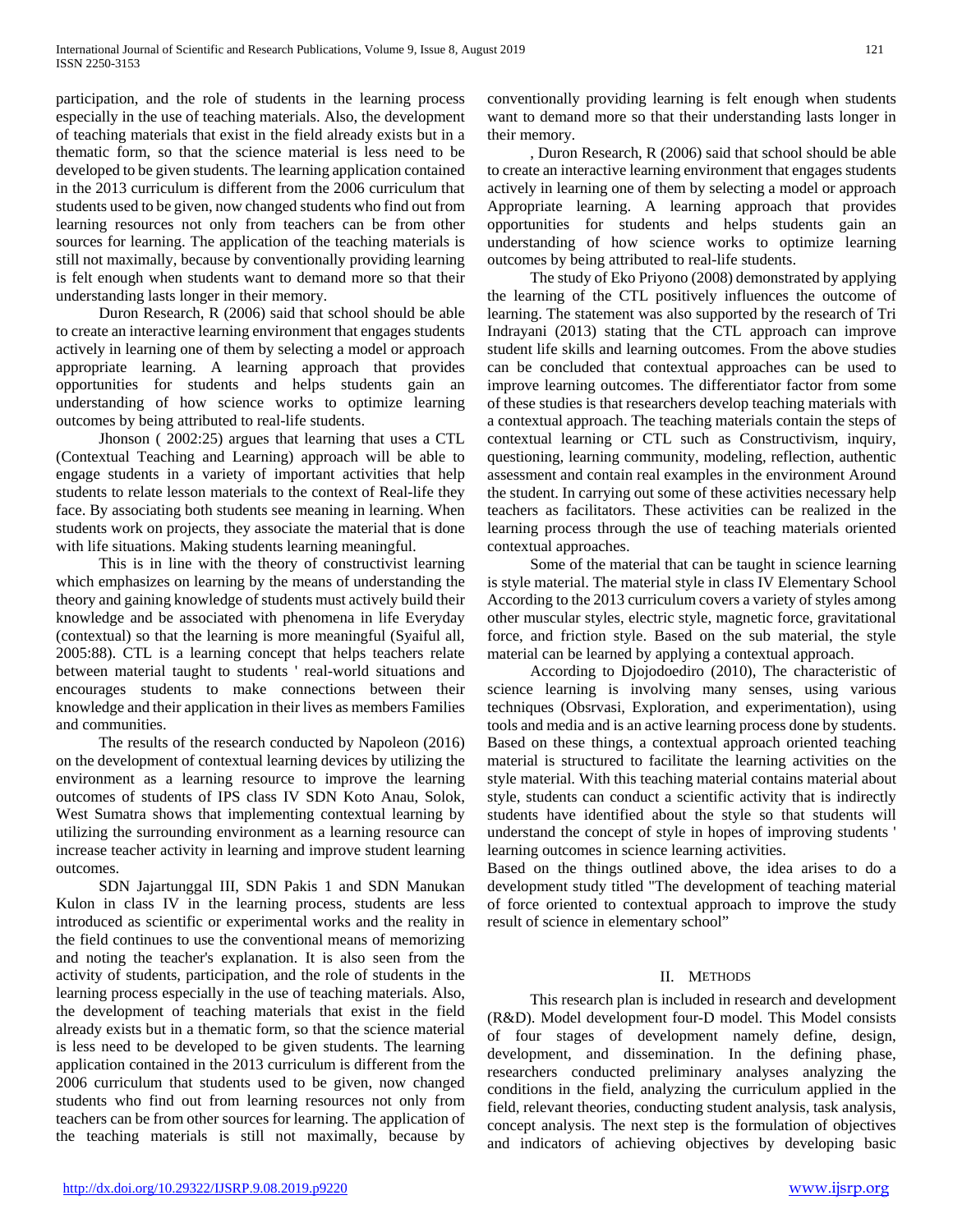competencies. Design is to determine learning objectives, exam preparation, tool selection, material selection and initial design of learning. . Development of the development phase is done by developing the teaching materials, conducting the validation of experts or practitioners to improve the feasibility of teaching materials. At the stage of dissemination is done by socialization to students and educators in a limited-scale exam. For the response, feedback about the teaching materials has been developed, Socialisai in the Seminar forum to introduce materials that have been developed, then done packaging with the printing of teaching materials.

 Researchers then improved teaching materials and supporting devices from experts. The next stage is a validation test, the product design validation phase is done to assess the validity of the teaching materials design. The teaching materials of the validation are then revised according to the advice and criticism of the validator, so that the teaching materials can meet the needs of the students properly. Revised teaching materials were then condemned to a limited group of three small group tests for a total of 30 students, and a limited trial of 1 class of students. The product testing phase is conducted to test the feasibility level of teaching materials developed based on the criteria of content, presentation, language, and science process skills. This phase is implemented after the validation and revision phases. This test material is a final teaching material after passing a proven series of validation phases in grade IV students at SDN Jajar Tunggal III Surabaya, SDN Pakis 1 Surabaya and SDN Manukan Kulon which amounted to 30 heterogeneous students (based on learning outcomes Gender and learning). To understand the effectiveness of teaching materials in improving the understanding of natural sciences of students in the material style, activities are continued by providing about the training questions that matter in accordance with the teaching materials developed. Experiments in development were conducted against restricted groups. Experimental design uses one group Pretest-posttest design. The trial in this study is grade IV students at SDN Jajar Tunggal III Surabaya, SDN Pakis 1 Surabaya and SDN Manukan Kulon. Experiments were conducted in small groups of 30 heterogeneous children (gender and learning outcomes).

# III. RESULT

 The results of material development of style materials oriented towards a contextual approach to improve the results of science study in elementary school can be said to be worthy of covering valid, practical and effective. The following are the validation results of the teaching materials, RPP and the test results obtained from the three validators, among others: 1. Validation result

a. The validation of the teaching materials developed is validated by three expert validators to obtain prior input from the teaching materials in the exam. The validation results can be seen in the following table 1

| N <sub>0</sub> | <b>Aspect assessed</b>                         |                | <b>Validator Rating</b>  |                          | Average        | <b>Description</b> |  |  |  |  |
|----------------|------------------------------------------------|----------------|--------------------------|--------------------------|----------------|--------------------|--|--|--|--|
|                |                                                | 1              | $\overline{\mathcal{L}}$ | 3                        |                |                    |  |  |  |  |
| $\mathbf{1}$   | <b>Material conformity with KD</b>             |                |                          |                          |                |                    |  |  |  |  |
|                | Material completeness                          | 3              | 3                        | 3                        | 3              | Valid              |  |  |  |  |
|                | <b>Material Expanse</b>                        | 3              | 3                        | 3                        | 3              | Valid              |  |  |  |  |
|                | Depth of material                              | 3              | 3                        | 3                        | 3              | Valid              |  |  |  |  |
| $\overline{2}$ | <b>Accuracy of materials</b>                   |                |                          |                          |                |                    |  |  |  |  |
|                | Accuracy of concept and definition             | $\overline{3}$ | 3                        | 3                        | 3              | Valid              |  |  |  |  |
|                | Accuracy of data and facts                     | 3              | 3                        | 3                        | 3              | Valid              |  |  |  |  |
|                | Example and case accuracy                      | 3              | 3                        | 3                        | 3              | Valid              |  |  |  |  |
|                | Accuracy of images, diagrams and illustrations | 3              | 3                        | 3                        | 3              | Valid              |  |  |  |  |
|                | Accuracy of the terms                          | $\overline{4}$ | 3                        | $\overline{4}$           | 3.7            | Very valid         |  |  |  |  |
| 3              | Includes the CTL learning component            |                |                          |                          |                |                    |  |  |  |  |
|                | Contractivism                                  | $\overline{4}$ | $\overline{4}$           | $\overline{4}$           | $\overline{4}$ | Very valid         |  |  |  |  |
|                | (Come observe!)                                |                |                          |                          |                |                    |  |  |  |  |
|                | nquiry                                         | $\mathcal{F}$  | $\overline{4}$           | $\overline{\mathcal{A}}$ | 3.7            | Very valid         |  |  |  |  |
|                | (Come collaborate!)                            |                |                          |                          |                |                    |  |  |  |  |
|                | Questioning                                    | 3              | 3                        | 3                        | 3              | Valid              |  |  |  |  |
|                | (Come ask!)                                    |                |                          |                          |                |                    |  |  |  |  |
|                | Learning Community                             | $\mathcal{F}$  | $\overline{4}$           | $\overline{4}$           | 3.7            | Very valid         |  |  |  |  |
|                | (Create groups)                                |                |                          |                          |                |                    |  |  |  |  |
|                | Modelling                                      | 3              | 3                        | 3                        | 3              | Valid              |  |  |  |  |
|                | (Let's follow!)                                |                |                          |                          |                |                    |  |  |  |  |
|                | Reflection                                     | 3              | 3                        | 3                        | 3              | Valid              |  |  |  |  |
|                | (Let's ponder!)                                |                |                          |                          |                |                    |  |  |  |  |
|                | <b>Autentic Assesment</b>                      | 3              | 3                        | 3                        | 3              | Valid              |  |  |  |  |
|                | (Provide test result study)                    |                |                          |                          |                |                    |  |  |  |  |

# **Table 1 Validation of teaching materials**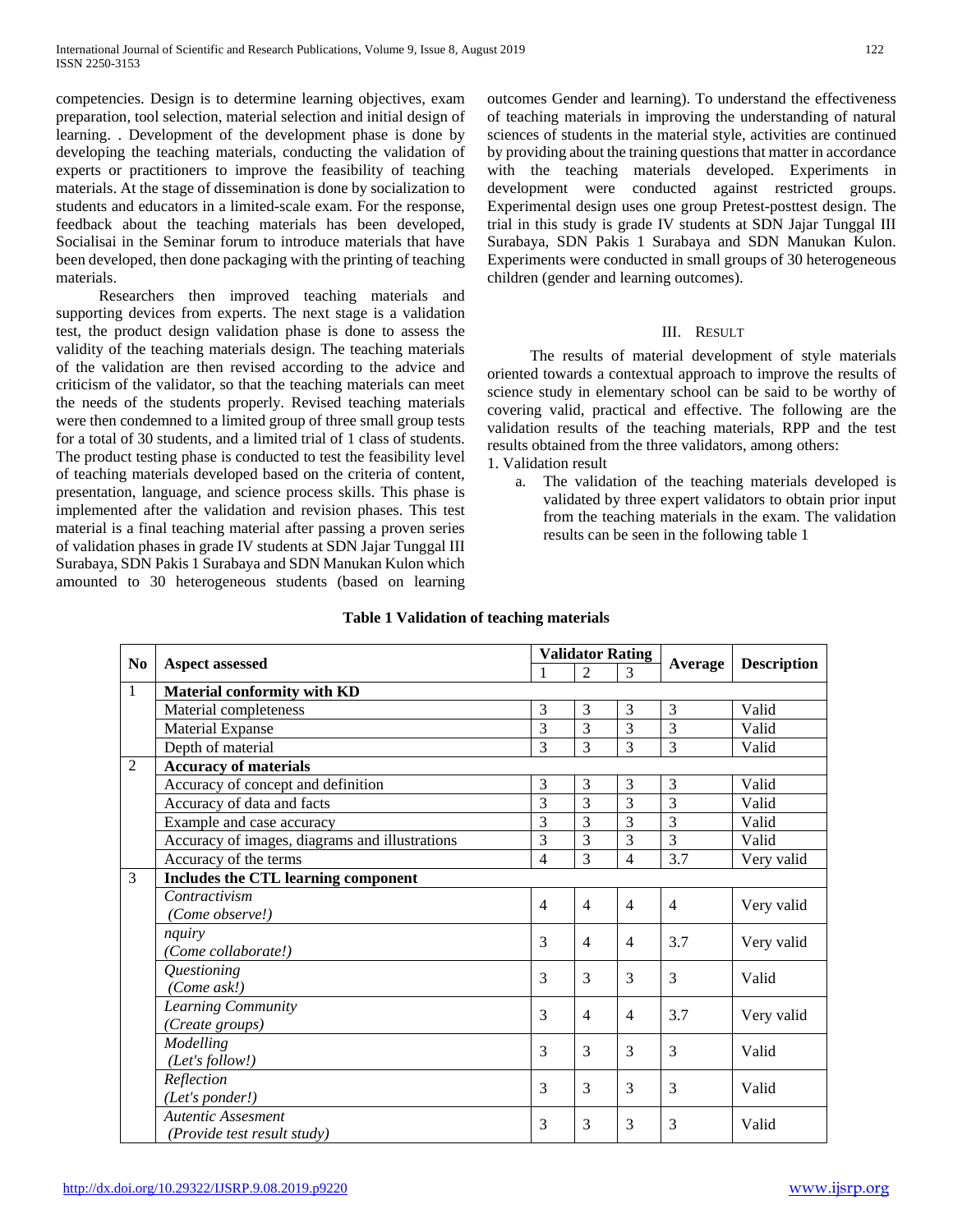|                |                                                                               | <b>Validator Rating</b>          |                          |                |                |                    |  |  |  |  |
|----------------|-------------------------------------------------------------------------------|----------------------------------|--------------------------|----------------|----------------|--------------------|--|--|--|--|
| No             | <b>Aspect assessed</b>                                                        |                                  | $\overline{2}$           |                | Average        | <b>Description</b> |  |  |  |  |
| $\overline{4}$ | The establishment of material                                                 |                                  |                          |                |                |                    |  |  |  |  |
|                | Drawings, diagrams and illustrations in everyday life                         | $\overline{4}$                   | 3                        | 4              | 3.7            | Very valid         |  |  |  |  |
|                | Using examples and cases found in everyday life                               | $\overline{4}$                   | $\overline{\mathcal{A}}$ | $\overline{4}$ | $\overline{4}$ | Very valid         |  |  |  |  |
| 5              | <b>Encouraging curiosity</b>                                                  |                                  |                          |                |                |                    |  |  |  |  |
|                | Encouraging curiosity                                                         | 3                                | 3                        | 3              | 3              | Valid              |  |  |  |  |
|                | Creating the ability to ask                                                   | $\overline{3}$                   | $\overline{3}$           | $\overline{3}$ | $\overline{3}$ | Valid              |  |  |  |  |
| 6              | <b>Presentation techniques</b>                                                |                                  |                          |                |                |                    |  |  |  |  |
|                | The concept of material                                                       | 3                                | 3                        | 3              | 3              | Valid              |  |  |  |  |
| $\tau$         | <b>Supporting presentation</b>                                                |                                  |                          |                |                |                    |  |  |  |  |
|                | The concept of material force                                                 | 3                                | 4                        | 4              | 3.7            | Very valid         |  |  |  |  |
|                | Examples of questions in each learning activity                               | $\overline{3}$                   | 3                        | 3              | $\overline{3}$ | Valid              |  |  |  |  |
|                | The book view makes students interested in learning                           | $\overline{4}$                   | $\overline{3}$           | $\overline{4}$ | 3.7            | Very valid         |  |  |  |  |
| 8              | <b>Presentation of Learning</b>                                               |                                  |                          |                |                |                    |  |  |  |  |
|                | Student involvement                                                           | 3                                | $\overline{4}$           | $\overline{4}$ | 3.7            | Very valid         |  |  |  |  |
| 9              | Coherency and prosecution of the mindset                                      |                                  |                          |                |                |                    |  |  |  |  |
|                | The link between learning activities/Sub learning                             |                                  |                          |                |                |                    |  |  |  |  |
|                | activities/paragraphs                                                         | $\overline{3}$                   | 3                        | 3              | 3              | Valid              |  |  |  |  |
|                | The integrity of meaning in learning activities/Sub                           |                                  |                          |                |                |                    |  |  |  |  |
|                | learning activities/paragraphs                                                | 3                                | 3                        | 3              | 3              | Valid              |  |  |  |  |
| 10             | <b>Businesslike</b>                                                           |                                  |                          |                |                |                    |  |  |  |  |
|                | The precision of sentence structure                                           | 3                                | $\overline{4}$           | $\overline{4}$ | 3.7            | Very valid         |  |  |  |  |
|                | Sentence effectiveness                                                        | 3                                | 3                        | 3              | 3              | Valid              |  |  |  |  |
|                | Term immortality                                                              | $\overline{4}$                   | $\overline{4}$           | $\overline{4}$ | $\overline{4}$ | Very valid         |  |  |  |  |
| 11             | Communicative                                                                 |                                  |                          |                |                |                    |  |  |  |  |
|                |                                                                               | 3                                | 4                        | $\overline{4}$ | 3.7            | Very valid         |  |  |  |  |
| 12             | Understanding of messages or information<br><b>Dialogical and Interactive</b> |                                  |                          |                |                |                    |  |  |  |  |
|                | Ability to improve learners ' knowledge                                       | 3                                | 3                        | 3              | 3              | Valid              |  |  |  |  |
| 13             | <b>Compliance with student developments</b>                                   |                                  |                          |                |                |                    |  |  |  |  |
|                | Compliance with the intellectual development of learners                      | $\mathfrak{Z}$                   | 3                        | 3              | 3              | Valid              |  |  |  |  |
|                | Compliance with learners 'emotional development level                         | $\overline{3}$                   | 3                        | $\overline{3}$ | $\overline{3}$ | Valid              |  |  |  |  |
| 14             |                                                                               |                                  |                          |                |                |                    |  |  |  |  |
|                | <b>Conformity with language conventions</b>                                   | 3                                | 3                        | 3              | 3              | Valid              |  |  |  |  |
|                | Grammar accuracy                                                              | $\overline{4}$                   | 3                        | $\overline{4}$ | 3.7            |                    |  |  |  |  |
| 15             | Spelling accuracy<br><b>CTL-oriented book size</b>                            |                                  |                          |                |                | Very valid         |  |  |  |  |
|                |                                                                               | 3                                |                          |                | 3              |                    |  |  |  |  |
|                | Size compatibility with existing book standards                               |                                  | 3<br>3                   | 3              |                | Valid              |  |  |  |  |
|                | Size compatibility with content material                                      | 3                                |                          | 3              | 3              | Valid              |  |  |  |  |
| 16             | <b>Cover design</b>                                                           |                                  |                          |                |                |                    |  |  |  |  |
|                | The appearance of layout elements on the front cover,                         |                                  |                          |                |                |                    |  |  |  |  |
|                | back and back harmoniously has a rhythm and unity and                         | $\overline{4}$                   | 3                        | $\overline{4}$ | 3.7            | Very valid         |  |  |  |  |
|                | consistency                                                                   |                                  |                          |                |                |                    |  |  |  |  |
|                | Color layout elements harmoniously and clarify the<br>function                | $\overline{3}$                   | 3                        | 3              | 3              | Valid              |  |  |  |  |
|                |                                                                               | $\overline{3}$                   | 3                        | 3              | 3              | Valid              |  |  |  |  |
| 17             | Fonts used are attractive and easy to read                                    |                                  |                          |                |                |                    |  |  |  |  |
|                | <b>Cover illustration</b>                                                     |                                  |                          |                |                |                    |  |  |  |  |
|                | Describing content/teaching materials and revealing<br>character objects      | 3                                | 3                        | 3              | 3              | Valid              |  |  |  |  |
|                | The shape, color, size, proportion of objects according to                    |                                  |                          |                |                |                    |  |  |  |  |
|                |                                                                               | 3                                | 3                        | 3              | 3              | Valid              |  |  |  |  |
| 18             | reality.                                                                      |                                  |                          |                |                |                    |  |  |  |  |
|                | <b>Content Design</b>                                                         | 3                                | 3                        | 3              | 3              | Valid              |  |  |  |  |
|                | Placement of layout elements consistent based on pattern                      | 3                                | $\overline{3}$           | 3              | 3              |                    |  |  |  |  |
|                | The separation between paragraphs clearly                                     | 3                                | $\overline{3}$           | 3              | $\overline{3}$ | Valid              |  |  |  |  |
|                | Level/Hierarchy of titles clear, consistent and proportional                  |                                  | $\mathfrak{Z}$           | 3              | $\mathfrak{Z}$ | Valid              |  |  |  |  |
|                | Able to reveal the meaning of objects                                         | $\mathfrak{Z}$<br>$\overline{3}$ | $\overline{3}$           |                | $\overline{3}$ | Valid              |  |  |  |  |
|                | Accurate and proportional shape according to reality                          |                                  |                          | 3              |                | Valid              |  |  |  |  |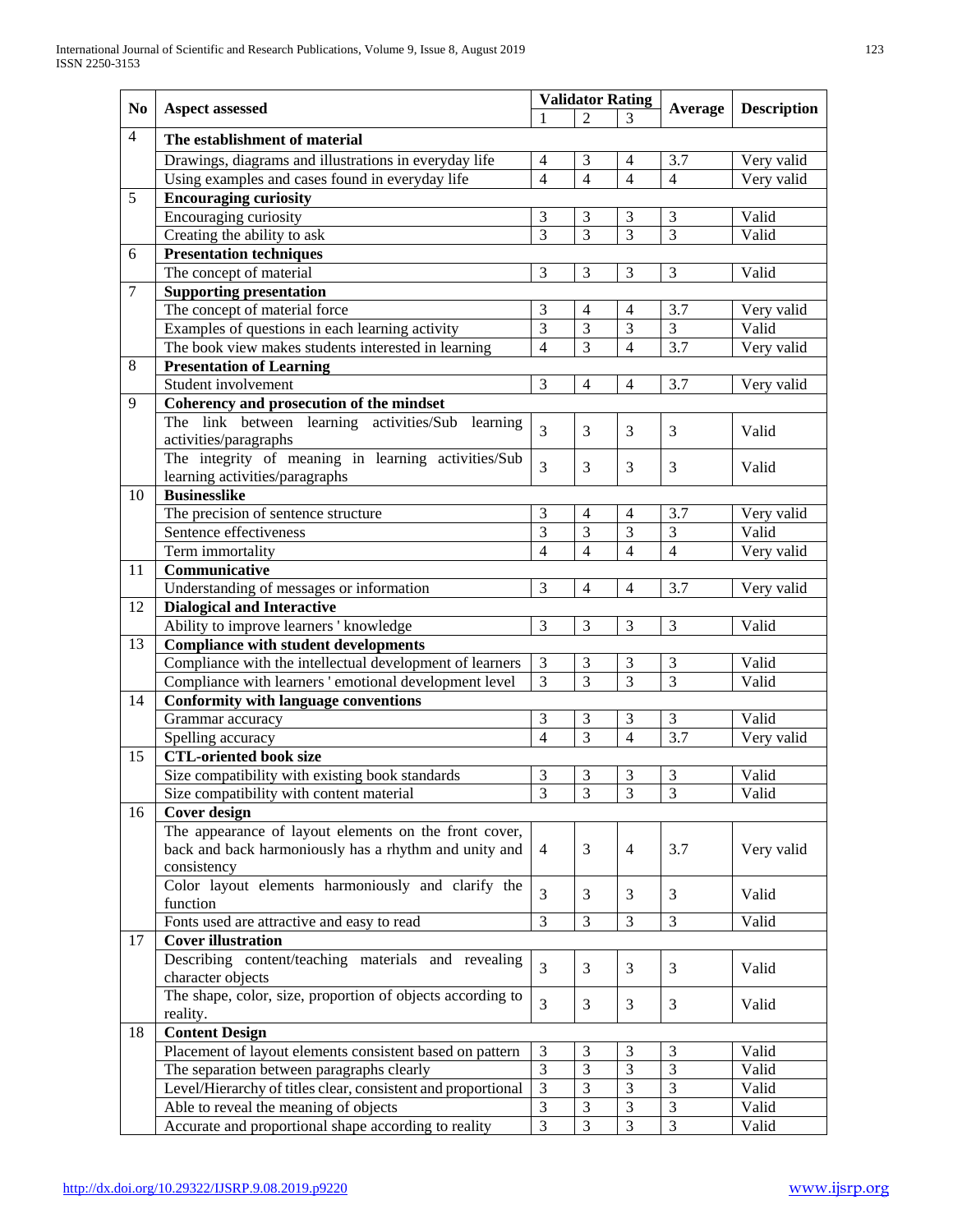| No | <b>Aspect assessed</b> |  | <b>Validator Rating</b> |  | Average | <b>Description</b> |
|----|------------------------|--|-------------------------|--|---------|--------------------|
|    |                        |  |                         |  |         |                    |
|    | Creative and dynamic   |  |                         |  |         | Valid              |

Based on table 1 above, the three validators have given a score range of 3-4

b. The RPP validation is being developed validated by three expert validators to obtain the prior input of the teaching materials in the test. The validation results can be seen in table 2 below

# **Tabel 2 Validasi RPP**

|                       |                                                        |                | <b>Validator Rating</b>  |                |                | <b>Description</b> |  |  |  |  |
|-----------------------|--------------------------------------------------------|----------------|--------------------------|----------------|----------------|--------------------|--|--|--|--|
| N <sub>0</sub>        | <b>Aspect assessed</b>                                 | $\mathbf{1}$   | $\mathbf{2}$             | 3              | Average        |                    |  |  |  |  |
| <b>Identity</b>       |                                                        |                |                          |                |                |                    |  |  |  |  |
| 1.                    | Contains RPP school identity (school name, subject,    | $\overline{4}$ | $\overline{4}$           | 4              | $\overline{4}$ | Very valid         |  |  |  |  |
|                       | class, semester and Time allocation)                   |                |                          |                |                |                    |  |  |  |  |
| Goal                  |                                                        |                |                          |                |                |                    |  |  |  |  |
| 2.                    | Load Core Competencies (KI), basic competencies        | 3              | $\overline{4}$           | 3              | 3.3            | Valid              |  |  |  |  |
|                       | (KD), indicators, and learning objectives              |                |                          |                |                |                    |  |  |  |  |
| 3                     | Indicator conformity with basic competencies           | $\overline{3}$ | 3                        | 3              | 3              | Valid              |  |  |  |  |
| $\overline{4}$        | Conformity of learning objectives with the time        | 3              | $\overline{3}$           | 3              | 3              | Valid              |  |  |  |  |
|                       | provided                                               |                |                          |                |                |                    |  |  |  |  |
| 5                     | Clarity of learning objectives                         | $\overline{3}$ | $\overline{4}$           | $\overline{4}$ | 3.7            | Very valid         |  |  |  |  |
|                       | <b>CTL</b> approach                                    |                |                          |                |                |                    |  |  |  |  |
| 6                     | According to KD and the indicator                      | 3              | $\overline{4}$           | $\overline{4}$ | 3.7            | Very valid         |  |  |  |  |
| $\overline{7}$        | Contains Contructivism, Inquiri, Question, Learning    | $\overline{3}$ | $\overline{4}$           | $\overline{4}$ | 3.7            | Very valid         |  |  |  |  |
|                       | community, Modeling, Reflection and Authentic          |                |                          |                |                |                    |  |  |  |  |
| assessment activities |                                                        |                |                          |                |                |                    |  |  |  |  |
|                       | <b>Learning Tools and Resources</b>                    |                |                          |                |                |                    |  |  |  |  |
| 8                     | Means of supporting goal achievement                   | $\overline{4}$ | $\overline{4}$           | 4              | $\overline{4}$ | Very valid         |  |  |  |  |
| 9                     | Learning resources are relevant to the material        | $\overline{3}$ | $\overline{4}$           | $\overline{4}$ | 3.7            | Very valid         |  |  |  |  |
|                       | presented                                              |                |                          |                |                |                    |  |  |  |  |
|                       | <b>Learning Step</b>                                   |                |                          |                |                |                    |  |  |  |  |
| 10                    | Clarity of learning scenarios (according to KI and KD) | $\mathfrak 3$  | $\overline{4}$           | 3              | 3.3            | Valid              |  |  |  |  |
| $\overline{11}$       | Detail a learning scenario (consisting of initial      | $\overline{4}$ | $\overline{4}$           | $\overline{4}$ | $\overline{4}$ | Sangat valid       |  |  |  |  |
|                       | activities, core activities, closing activities and    |                |                          |                |                |                    |  |  |  |  |
|                       | including time allocation required)                    |                |                          |                |                |                    |  |  |  |  |
| 12                    | Delivering motivation and learning objectives          | 3              | $\overline{4}$           | $\overline{4}$ | 3.7            | Very valid         |  |  |  |  |
| 13                    | Load the CTL learning step                             | 3              | $\overline{4}$           | $\overline{4}$ | 3.7            | Very valid         |  |  |  |  |
| 14                    | Contains discovery activities                          | 3              | $\overline{\mathcal{A}}$ | $\overline{4}$ | 3.7            | Very valid         |  |  |  |  |
| 15                    | Provide follow-up assignments                          | 3              | $\overline{4}$           | $\overline{4}$ | 3.7            | Very valid         |  |  |  |  |
| 16                    | Contains aspects of knowledge                          | 3              | $\overline{4}$           | $\overline{4}$ | 3.7            | Very valid         |  |  |  |  |
| 17                    | Aspects of the invention                               | 3              | $\overline{4}$           | $\overline{4}$ | 3.7            | Very valid         |  |  |  |  |
|                       | The language                                           |                |                          |                |                |                    |  |  |  |  |
| 18                    | In accordance with Indonesian rules that are easy to   | $\overline{3}$ | $\overline{4}$           | $\overline{4}$ | 3.7            | Very valid         |  |  |  |  |
|                       | understand                                             |                |                          |                |                |                    |  |  |  |  |

Based on table 2 above, the three validators have given a score range of 3-4

c. The RPP validation is being developed validated by three expert validators to obtain the prior input of the teaching materials in the test. The validation results can be seen in table 3 below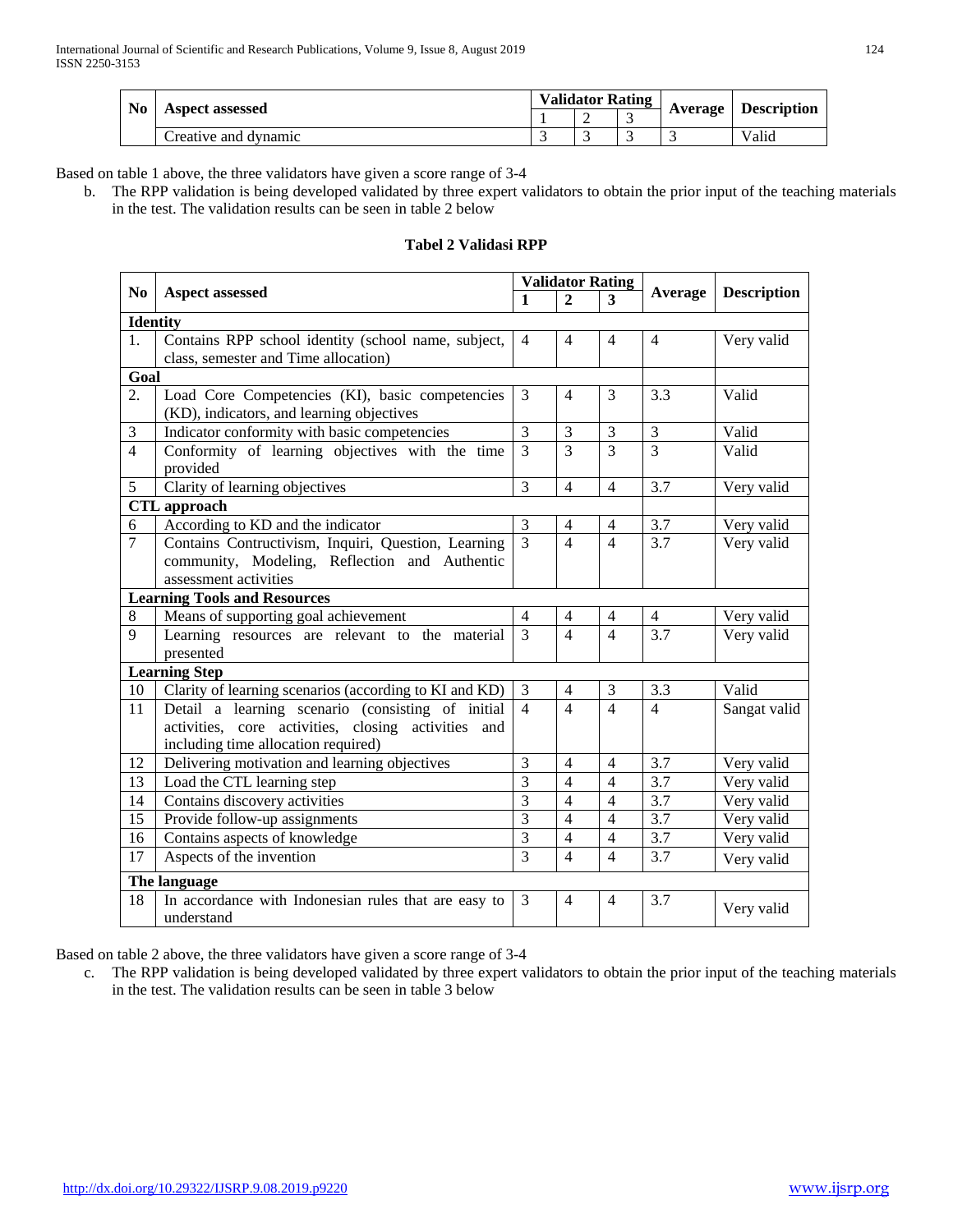|                | Validity of content                               |                                       |                                       |                |                        |                                       | <b>Language and questions</b>         |                                       |                |                        |  |  |
|----------------|---------------------------------------------------|---------------------------------------|---------------------------------------|----------------|------------------------|---------------------------------------|---------------------------------------|---------------------------------------|----------------|------------------------|--|--|
| N<br>$\bf{0}$  | <b>Score</b><br><b>Validato</b><br>r <sub>1</sub> | <b>Score</b><br><b>Validato</b><br>r2 | <b>Score</b><br><b>Validato</b><br>r3 | averag<br>e    | <b>Descriptio</b><br>n | <b>Score</b><br><b>Validato</b><br>r1 | <b>Score</b><br><b>Validato</b><br>r2 | <b>Score</b><br><b>Validato</b><br>r3 | averag<br>e    | <b>Descriptio</b><br>n |  |  |
|                | 4                                                 | 4                                     | 4                                     | 4              | Very valid             | 4                                     | 4                                     | 4                                     | 4              | Very valid             |  |  |
| $\overline{2}$ | 4                                                 | 4                                     | 4                                     | $\overline{4}$ | Very valid             | 4                                     | 4                                     | 4                                     | $\overline{4}$ | Very valid             |  |  |
| 3              | 3                                                 | 3                                     | 3                                     | 3              | Valid                  | 3                                     | 3                                     | 3                                     | 3              | Valid                  |  |  |
| 4              | 4                                                 | 4                                     | 4                                     | 4              | Very valid             | 3                                     | 3                                     | 3                                     | 3              | Valid                  |  |  |
| 5              | 4                                                 | 3                                     | 4                                     | 3.7            | Very valid             | 4                                     | 4                                     | 3                                     | 3.7            | Very valid             |  |  |
| 6              | 3                                                 | 3                                     | 3                                     | 3              | Very valid             | 3                                     | 3                                     | 3                                     | 3              | Very valid             |  |  |
|                | 4                                                 | 4                                     | 4                                     | 4              | Very valid             | 4                                     | 4                                     | 4                                     | $\overline{4}$ | Very valid             |  |  |
| 8              | 4                                                 | 4                                     | 4                                     | 4              | Very valid             | 4                                     | 3                                     | 4                                     | 3.7            | Very valid             |  |  |
| 9              | 4                                                 | 3                                     | 4                                     | 3.7            | Very valid             | 4                                     | 4                                     | 4                                     | 4              | Very valid             |  |  |
| 10             | 4                                                 | 4                                     | 4                                     | 4              | Very valid             | 4                                     | 4                                     | 4                                     | $\overline{4}$ | Very valid             |  |  |
| 11             | 4                                                 | 4                                     | 4                                     | 4              | Very valid             | 4                                     | 3                                     | 4                                     | 3.7            | Very valid             |  |  |
| 12             | 3                                                 | 3                                     | 4                                     | 3.3            | Valid                  | 3                                     | 3                                     | 3                                     | 3              | Valid                  |  |  |
| 13             | 3                                                 | 3                                     | 3                                     | 3              | Valid                  | 3                                     | 3                                     | 3                                     | 3              | Valid                  |  |  |
| 14             | 3                                                 | 3                                     | 3                                     | 3              | Valid                  | 3                                     | 3                                     | 3                                     | 3              | Valid                  |  |  |
| 15             | 3                                                 | 3                                     | 3                                     | 3              | Valid                  | 3                                     | 3                                     | 3                                     | 3              | Valid                  |  |  |
| 16             | 4                                                 | 4                                     | 3                                     | 3.7            | Very valid             | 4                                     | 3                                     | 4                                     | 3.7            | Very valid             |  |  |
| 17             | 3                                                 | 3                                     | 3                                     | 3              | Valid                  | 3                                     | 3                                     | 3                                     | 3              | Valid                  |  |  |
| 18             | 3                                                 | 3                                     | 3                                     | 3              | Valid                  | 3                                     | 3                                     | 3                                     | 3              | Valid                  |  |  |

# **Table 3 Results Validation test result study**

According to table 3 above, the three validators have given a score range of 3-4

1. The practicality of material teaching material style-oriented contextual approach

The practicality of material material-oriented contextual approach materials can be seen from the results of the implementation of learning activities and activities of students during learning activities with the observation by 2 observers.

a. Results of Learning Plan implementation

The results of learning implementation are 75%-100%



b. Analysis results of student activity observations Results of the analysis of students activities received 75%-100%

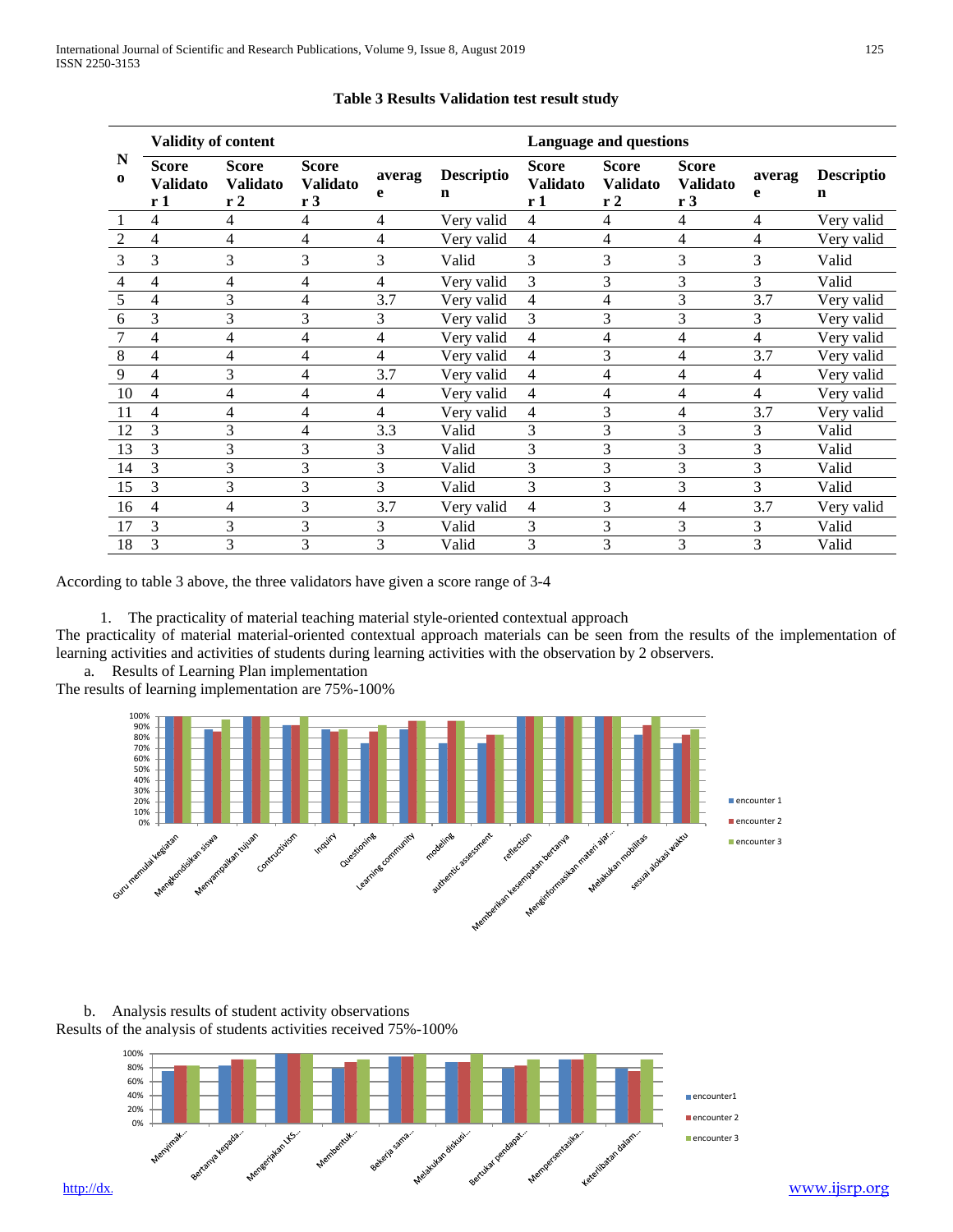1. Material effectiveness of style materials teaching contextual approach a. Test student learning Results

|                              | Table 4 results of student to |                             |                                   |                 |                    |                 |      |                    |  |  |
|------------------------------|-------------------------------|-----------------------------|-----------------------------------|-----------------|--------------------|-----------------|------|--------------------|--|--|
| No                           | <b>Name</b>                   | <b>Value</b>                |                                   | <b>KKM</b>      | <b>Description</b> |                 | $N-$ | <b>Description</b> |  |  |
|                              |                               | <b>Pretest</b>              | <b>Posttest</b>                   |                 | <b>Pretest</b>     | <b>Posttest</b> | gain |                    |  |  |
| SDN Jajartungal III Surabaya |                               |                             |                                   |                 |                    |                 |      |                    |  |  |
| $\mathbf{1}$                 | AA                            | 65                          | 97                                | $\overline{75}$ | <b>TT</b>          | T               | 0,91 | High               |  |  |
| $\overline{2}$               | <b>BB</b>                     | 56                          | 82                                | 75              | <b>TT</b>          | T               | 0,59 | Medium             |  |  |
| $\overline{3}$               | $\overline{CC}$               | $\overline{65}$             | 97                                | $\overline{75}$ | <b>TT</b>          | $\overline{T}$  | 0,91 | High               |  |  |
| $\overline{4}$               | <b>DD</b>                     | $\overline{74}$             | 94                                | 75              | <b>TT</b>          | $\overline{T}$  | 0,76 | High               |  |  |
| $\overline{5}$               | EE                            | 76                          | 97                                | 75              | $\overline{T}$     | $\overline{T}$  | 0,87 | High               |  |  |
| $\sqrt{6}$                   | $\rm FF$                      | 50                          | 82                                | $\overline{75}$ | <b>TT</b>          | $\overline{T}$  | 0,64 | Medium             |  |  |
| $\overline{7}$               | GG                            | 65                          | 88                                | 75              | <b>TT</b>          | $\overline{T}$  | 0,66 | Medium             |  |  |
| $\sqrt{8}$                   | HH                            | $\overline{76}$             | 94                                | 75              | $\overline{T}$     | T               | 0,75 | High               |  |  |
| $\overline{9}$               | $\mathbf{I}$                  | 82                          | 97                                | $\overline{75}$ | $\overline{T}$     | $\overline{T}$  | 0,83 | High               |  |  |
| 10                           | JJ                            | 50                          | 82                                | $\overline{75}$ | <b>TT</b>          | $\overline{T}$  | 0.64 | High               |  |  |
|                              |                               | <b>SDN Pakis I Surabaya</b> |                                   |                 |                    |                 |      |                    |  |  |
| $\mathbf{1}$                 | AA                            | 70                          | 97                                | 75              | <b>TT</b>          | T               | 0,90 | High               |  |  |
| $\overline{2}$               | B <sub>B</sub>                | 65                          | 97                                | $\overline{75}$ | <b>TT</b>          | $\mathbf T$     | 0,91 | High               |  |  |
| $\overline{3}$               | CC                            | 56                          | 82                                | 75              | <b>TT</b>          | $\overline{T}$  | 0,59 | Medium             |  |  |
| $\overline{4}$               | DD                            | 65                          | 94                                | 75              | <b>TT</b>          | $\mathbf T$     | 0,82 | High               |  |  |
| $\overline{5}$               | EE                            | 82                          | 97                                | $\overline{75}$ | <b>TT</b>          | $\overline{T}$  | 0,83 | High               |  |  |
| $\overline{6}$               | FF                            | 76                          | 94                                | $\overline{75}$ | $\mathbf T$        | $\overline{T}$  | 0,75 | High               |  |  |
| $\overline{7}$               | GG                            | 74                          | 94                                | 75              | $\mathbf T$        | $\overline{T}$  | 0,83 | High               |  |  |
| $\overline{8}$               | HH                            | 50                          | 88                                | 75              | <b>TT</b>          | $\mathbf T$     | 0.64 | Medium             |  |  |
| $\overline{9}$               | $\mathbf{I}$                  | 65                          | 88                                | 75              | <b>TT</b>          | T               | 0.65 | Medium             |  |  |
| $\overline{10}$              | JJ                            | 65                          | 94                                | 75              | $\mathbf T$        | $\overline{T}$  | 0.82 | High               |  |  |
|                              |                               |                             | <b>SDN Manukan Kulon Surabaya</b> |                 |                    |                 |      |                    |  |  |
| $\mathbf{1}$                 | AA                            | 59                          | 82                                | 75              | <b>TT</b>          | T               | 0,56 | Medium             |  |  |
| $\overline{2}$               | B <sub>B</sub>                | 56                          | 88                                | $\overline{75}$ | <b>TT</b>          | $\overline{T}$  | 0,72 | High               |  |  |
| $\overline{\mathbf{3}}$      | CC                            | 65                          | 88                                | 75              | <b>TT</b>          | T               | 0,65 | Medium             |  |  |
| $\overline{4}$               | <b>DD</b>                     | 82                          | 97                                | $\overline{75}$ | $\overline{T}$     | T               | 0,83 | High               |  |  |
| $\overline{5}$               | EE                            | 65                          | 82                                | $\overline{75}$ | <b>TT</b>          | T               | 0,48 | Medium             |  |  |
| 6                            | $\rm FF$                      | 74                          | 94                                | $\overline{75}$ | <b>TT</b>          | $\mathbf T$     | 0,83 | High               |  |  |
| $\overline{7}$               | GG                            | 65                          | 94                                | 75              | <b>TT</b>          | T               | 0,83 | High               |  |  |
| $\overline{8}$               | HH                            | 50                          | 88                                | $\overline{75}$ | <b>TT</b>          | $\overline{T}$  | 0,76 | High               |  |  |
| $\overline{9}$               | $\mathbf{I}$                  | 56                          | 88                                | 75              | <b>TT</b>          | $\overline{T}$  | 0,72 | High               |  |  |
| 10                           | JJ                            | 65                          | 94                                | 75              | <b>TT</b>          | T               | 0.82 | High               |  |  |
| Rata-rata                    |                               | 66,2                        | 91                                | $\overline{75}$ | 77% TT             | 100%T           |      |                    |  |  |

 From the results of the pretests and posttest can also be known the submission of learning students using material-oriented style materials teaching contextual approach experienced increased learning outcomes of pretests and posttest values. The following is in the display recapitulation of results of students ' learning outcomes based on low, medium and high categories

## **Table 5 recapitulation of students learning outcomes**

|                | No Kategori N-Gain Jumlah Siswa Persentase (%) |              |       |
|----------------|------------------------------------------------|--------------|-------|
| $\overline{1}$ | Low                                            | $\mathbf{0}$ | $0\%$ |
| 2              | Medium                                         | 19           | 63%   |
| 3              | High                                           | 11           | 37%   |

 The results you get when looking at Table 5 show that student learning results use stylish material teaching materials oriented towards a contextual categorized approach of 19 students with a percentage of 63% and a high category of 11 students with a percentage of 37%.

## IV. DISCUSSION

 The teaching materials developed are validated by three expert validators to get the prior input of teaching materials in the context. The result of the validation that material-oriented style materials are contextual approaches that derive a score from the validator with a highly valid assessment category of 14 aspects of the 48 assessment aspect and his students got a valid category. The three validators provide recommendations that a material-oriented stylistic approach to contextually developed approaches can be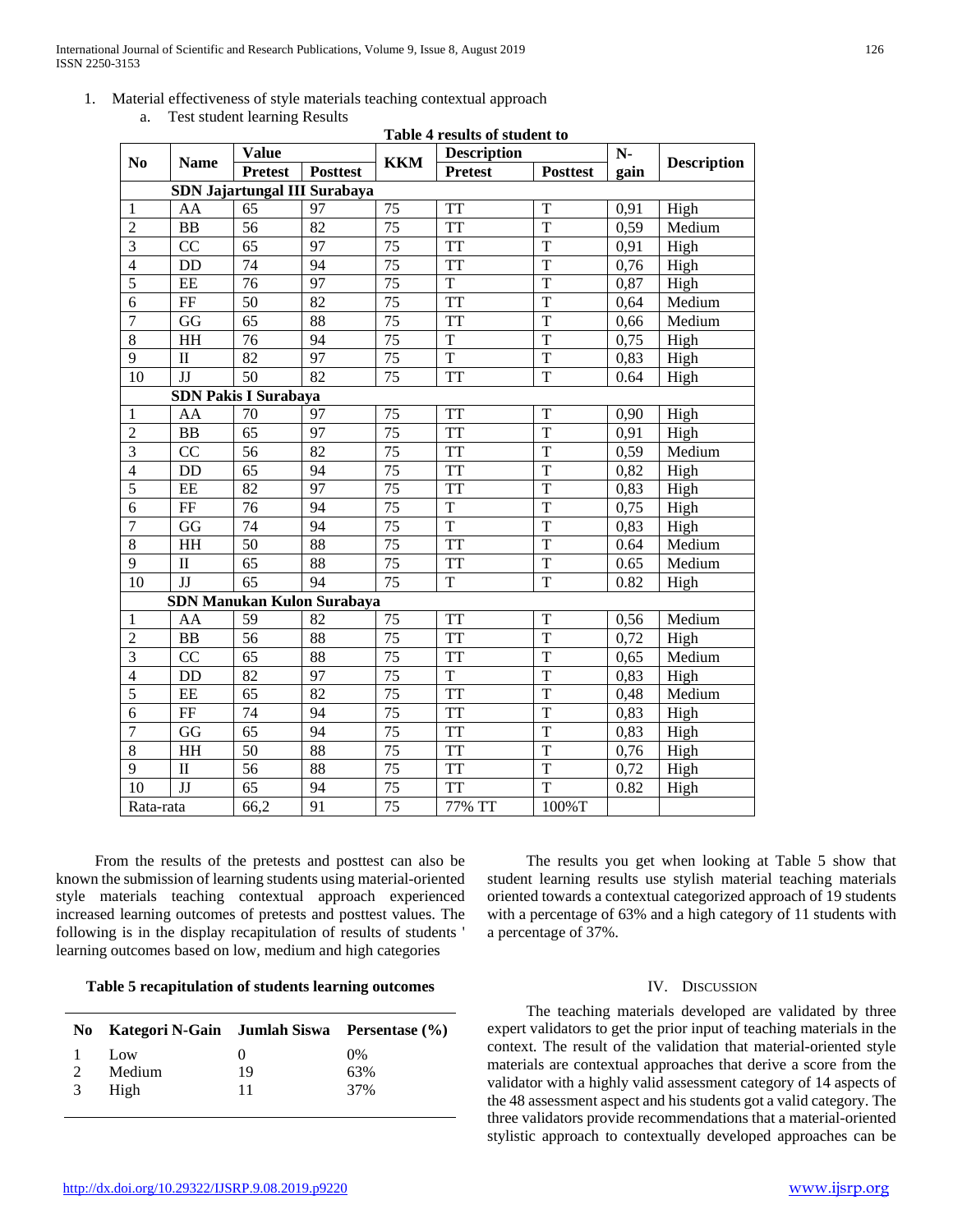used with revisions. The RPP is developed validated by three people's validator experts to get the previous input of RPP applied in learning. The validation results that the RPP acquires a score from the validator with a very valid assessment category of 14 aspects of the 18 aspect assessment and the rest got valid categories. The three validators provide recommendations that a material-oriented stylistic approach to contextually developed approaches can be used with revisions.

 Other devices after teaching materials and RPP which are the test of learning results measured in this study are test results learned about the style of double-choice material, short answer and description developed consisting of 18 items. The problem is adjusted with the indicator so that each indicator can be measured. From the validation results can be seen in table 4.8 that test results learn the validity of the content and the validity of the language and writing the test of study results in the form of multiple-choice, short answer and description that has been developed, obtained the results of the assessment of three The expert validator for every aspect gets value with a value range of 3-4 each aspect shows 10 questions of the 18 questions indicating a very valid category and 8 problem shows valid. In the aspect of the language and the writing of the results of the assessment of the three validators for each aspect with a score range of 3-4 shows 9 out of 18 very valid and 9 categorized questions with valid categories. The three validators provide recommendations that the developed study result test can be used with revisions.

 The results of the implementation of RPP meeting 1 in RPP meeting I activities, the level that has been received an assessment from two observers with the category is done well. Both observers agreed to provide an assessment on 14 aspects of implementation in RPP with a percentage of 79% to 100% and overall all stages in the RPP at meeting 1 based on. Based on the observation basil, there are several things that need to be considered in the implementation of RPP namely guiding aspects and motivating students to ask questions (Questioning), in addition to giving examples by following students (Modelling). As well as carrying out the learning activities have not matched the allotted time allotted because the students when conducting experiments are slightly rowdy until the time that is seized exceeds the initial time. In this case, the teacher needs to dissipate the use of learning time so that the learning will be in accordance with the planning that has been compiled before.

 The results of observations obtained at the meeting of 2 in RPP activities, the stage that received the assessment of two observers with a very good category there are 5 aspects of 14 aspects of assessment, while the rest got a pretty good category. Both observers agreed to give an assessment on the 14 aspects of the RPP and overall all the stages in the RPP at meeting 2 were carried out well. Based on the results of the observation of the less optimal learning at the meeting 1 on the guiding aspect and motivating the students to ask questions (Questioning), in addition to providing examples with the students follow (Modelling). As well as carrying out the learning activities has not been in accordance with the allocation of time specified because the students when conducting experiments slightly rowdy so that the specified time exceeds the initial time, from meeting 2 has been improved and more optimal than the meeting 1.

 The results obtained at the meeting 3 on RPP activities, the level that was done received the assessment of two observers with

a very good category there are 9 aspects of 14 aspects of assessment, while the rest got a good category. Student activity is a percentage of students ' activities that arise during the learning process using a style material oriented to a contextual approach derived from the observation results of two observers use the observation sheet Students ' activities. The observation of students activities conducted during the learning activities took place on the material-oriented materials teaching test of the contextual approach that researchers developed. The observation of student activity consists of 10 aspects with discussion of observations by both observers as follows.

 The results of students ' observations at the meeting of 1 observation of the students ' activity are carried out by scoring from two observers with active category of 8 aspects of 10 aspects and 2 aspects of receiving an assessment with a fairly active category. Both observers agreed to give assessments with a percentage of 75% to 100% in every aspect, the observation showed that students were enthusiastic about the learning but with the guidance of teachers because students were not accustomed to use Developed teaching materials.

 The results of student observations at meeting 2 can be seen observing results of students who carried out the assessment of two observers with active category that is 9 aspects of 10 aspects and 1 aspect received an assessment with a fairly active category. Both observers mutually agreed to provide a percentage assessment of each aspect with a percentage range of 75% to 100%. The observation showed that students enthusiastically followed the study still with the guidance of teachers but not intense at the meeting I.

 The results of student observations at meeting 3 can be seen observing results of students who carried out the assessment of two observers with active category that is 10 aspects of 10 aspects of the assessment. Both observers agreed to provide a percentage assessment of each aspect with a range of 83% to 100% with the active category.

 Student observations and activities have been obtained that the application of a contextual approach-oriented material teaching can make students active in learning activities. According to Wilcox in (Slavin, 2009) that in beIajaran the student discovery is encouraged to learn through active involvement with concepts and principles, the teacher only encourages students to have experience and conduct experiments that allow They found the principles for themselves (Nur, 2008, p. 10). So it can be concluded that material oriented contextual approach developed researchers are practically used in the learning process.

 The third criterion of teaching material is oriented to a decent contextual approach is effectiveness. Effectiveness can be gained from students ' learning outcomes and responses. Student learning outcomes are derived from a concept understanding test compiled based on a learning indicator that refers to the basic competency of style material. Test result Data is analyzed for increased student learning outcomes. Learning outcomes are developed in the form of multiple choice, short answer, description. The test was composed by 18 items with scoring techniques in accordance with the rubric that had been compiled previously. The opinion of Arikunto (2013, p. 46) tests are skills, knowledge, abilities and talents owned by individuals or groups can be measured through a collection of questions or exercises and other tools, this.